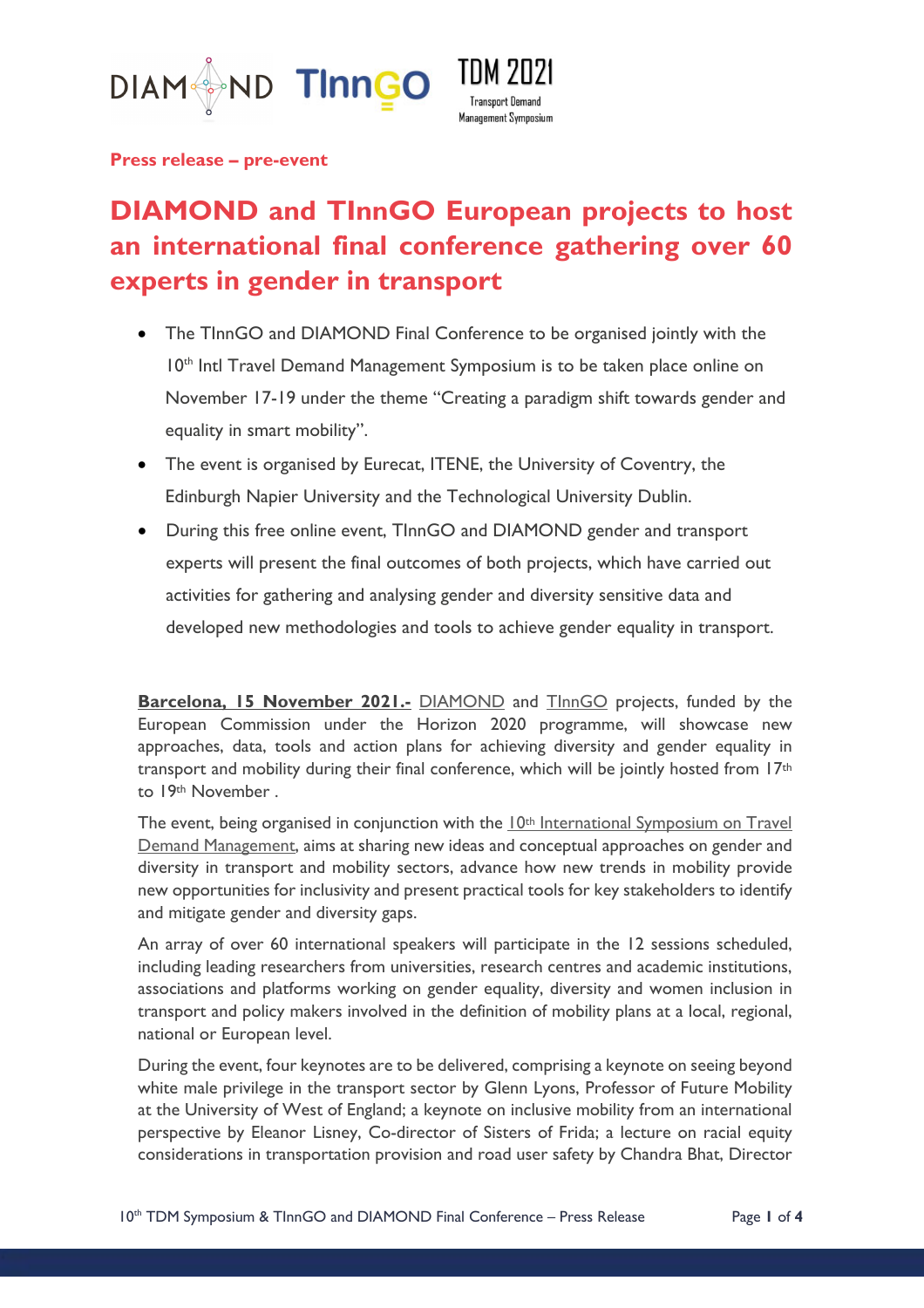

**Transnort Demand Management Symposium** 

of the Data-Supported Transportation Operations and Planning (D-STOP) and Joe J. King Chair in Engineering at The University of Texas at Austin, and the participation of Dag Balkmar, Senior Lecturer at the Centre for Feminist Social Studies at Örebro University with a presentation regarding women truck drivers and future mobile work.

"*With the organisation of this symposium we aim at developing and driving forward synergy between the academia, industry and policy makers involved in transport to boost gender fairness and inclusion in this sector,"* states Wafaa Saleh, Chair of the International Committee of the Travel Demand Management (TDM) Symposium and DIAMOND project partner. "*Bringing*  experts from around the world in various disciplines in the gender and transport area will help *towards sharing ideas and foster discussion on how to address current challenges,*" adds Maria Chiara Leva, Co-Chair of this TDM Symposium and Lecturer at the Technological University Dublin (TU Dublin), as well as DIAMOND project Dissemination Manager.

The conference will also comprise presentations on DIAMOND and TInnGO project results, including Gender and Diversity Action Plans, educational guidelines, Corporate Social Responsibilities protocols, new designs and practical tools to help increase diversity in transport, both through education and employment, to boost a paradigm shift in the mobility sector in Europe.

Representatives from DIAMOND project, aiming at analysing and converting data into knowledge with notions of fairness to move towards a more inclusive and efficient transportation system from a gendered perspective, will present the methodological approach that was followed and the main results of a cross-European data collection campaign and later data analytics' main results on barriers, opportunities and challenges faced by women in public transport, shared cycling services and as autonomous vehicles' users, as well as employees in the transport sector.

During the event, a showcase of main DIAMOND-developed tools will be organised, comprising a demonstration of a self-diagnosis tool to provide recommendations regarding inclusion in diverse scenarios to obtain an equitable model in the transport systems. The tool, targeting transport operators and policy makers, will generate and disseminate recommendations for a fairer and more inclusive transport system and will identify challenges related to mobility from a gender perspective.

*We want this project final event to translate EU-funded research results to the transport industry and policy makers and provide solutions and knowledge on how to understand and achieve a greater gender and diversity equality in transport and incorporate gender issues in their planning and design,"* explains Patricia Castillo, coordinator of DIAMOND project from Eurecat Technology Centre.

On the other hand, partners from the TInnGO project will present at the conference the one-stop Observatory (available at transportgenderobservatory.eu) for policy-makers, scholars, journalists and social organisations involved in Smart Mobility, which includes an Open Data Repository, a survey on mobility patterns, an Open Innovation Platform with good practices and innovative design ideas, a learning centre with training materials and 14 inspirational case studies of successful women employed in the fields of transport and smart mobility. A large part of these results have been possible thanks to the activities performed

10<sup>th</sup> TDM Symposium & TInnGO and DIAMOND Final Conference – Press Release Page 2 of 4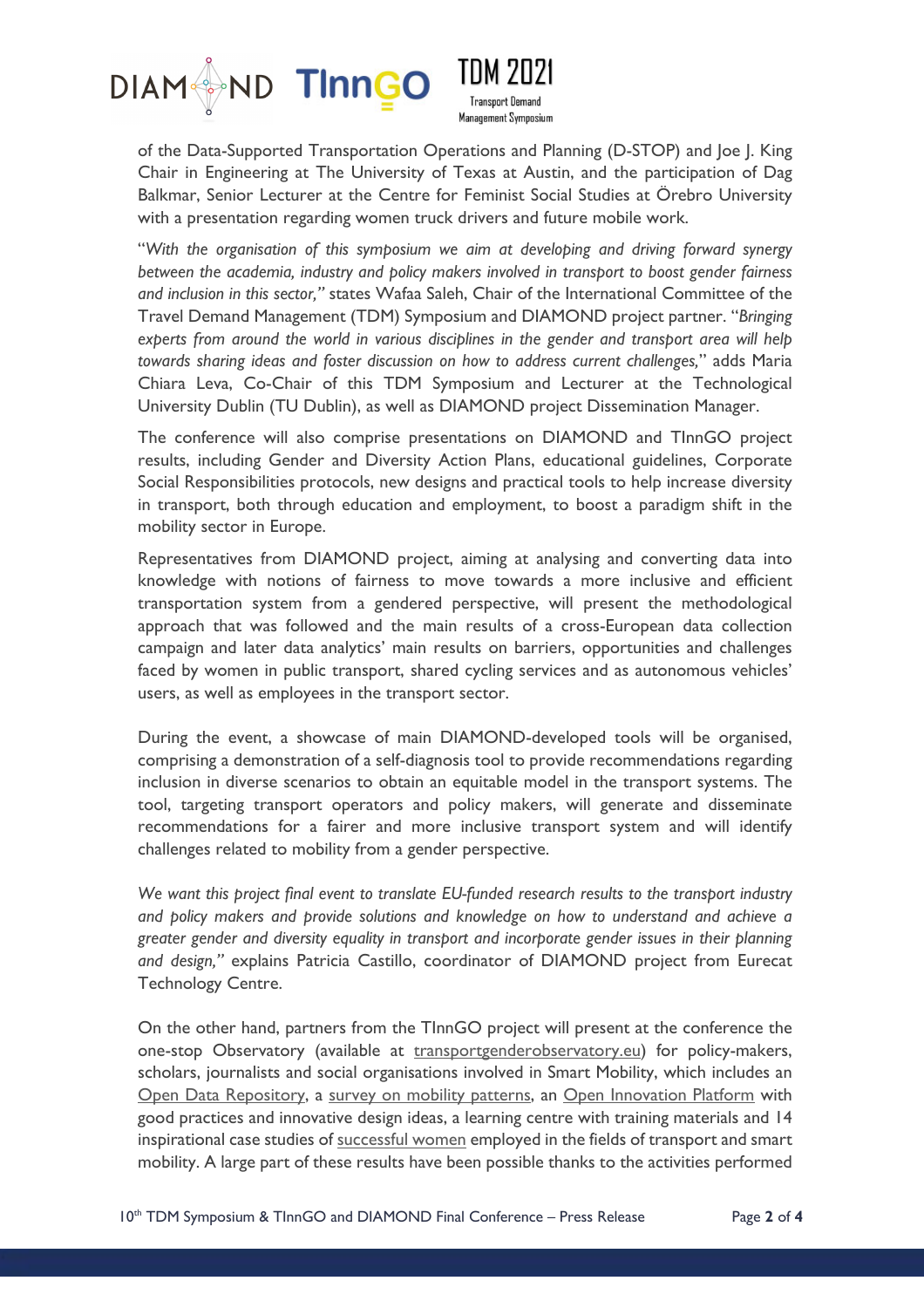



by the 10 TInnGO hubs created across Europe (Baltic and Scandinavian hubs, and French, German, Greek, Italian, Portuguese, Romanian, Spanish and UK hubs).

The conference will also showcase an education manual for gender inclusion in the transport sector and ten Gender and Diversity Action Plans (GaDAPs) developed by the hubs, which can be translated into different cultural context to develop gender and diversity sensitive smart mobility as a fundamental component of a smart city. In this context, TInnGO has established a set of five Gender Smart Indicators (affordable, effective, sustainable, attractive and inclusive) which can be used to measure the degree to which transport solutions meet the needs of various people.

"*Our main goal is to provide a window to showcase and discuss a variety of issues relating to Gender and Diversity Sensitive Smart Mobility in new ways, reduce the distance between stakeholders at both regional and European levels and to contribute with new knowledge in the design and implementation of sustainable future strategies of transport*", explains Andree Woodcock, Professor at the Coventry University and TInnGO project coordinator.

Studies have shown how men's and women's travel patterns differ and how different access to transport is a major producer of gender inequality. The transport needs of the commuting wage earner are often privileged over the needs of (often female) homemakers and carers, who make more complicated journeys as part of their social and cultural roles and many countries do not record, model or recognize the need to support different journey types, thereby perpetuating transport poverty of women into the smart mobility arena.

Furthermore, gender segregation of jobs and unequal recruitment practices apply to the transport sector, which faces serious gender gaps with women making up only 22% of transport workers in Europe. Based on latest data available, in Europe, women employed in road and rail transport represent 14% of the workforce, 40% in air transport and 20% in river and maritime transport.

At both European and national levels, there are still serious gaps when it comes to recognition and inclusion of gender aspects in transport strategies, research and innovation. Particularly, in the context of smart cities, research on gender has been marginal so far, and limited attention has been placed in developing gender-specific policies, programmes, and mandates in transport – both on national and EU-level.

Along these lines, DIAMOND and TInnGO projects, started at the end of 2018, promoted the increase of the presence of women in this sector, adapting the characteristics and needs of women to changes and to the opportunities of the transport market and mobility.

**Registration for TInnGO and DIAMOND final conference open freely here: www.bit.ly/GenderInTransportEventForm**

#### **About DIAMOND**

The DIAMOND project has analysed and compiled data with the aim of converting them into useful knowledge and develop a self-diagnosis tool and protocols for the transport sector, including corporate social responsibility protocols and employment guidelines that promote more inclusive and efficient transport systems from a gender perspective.